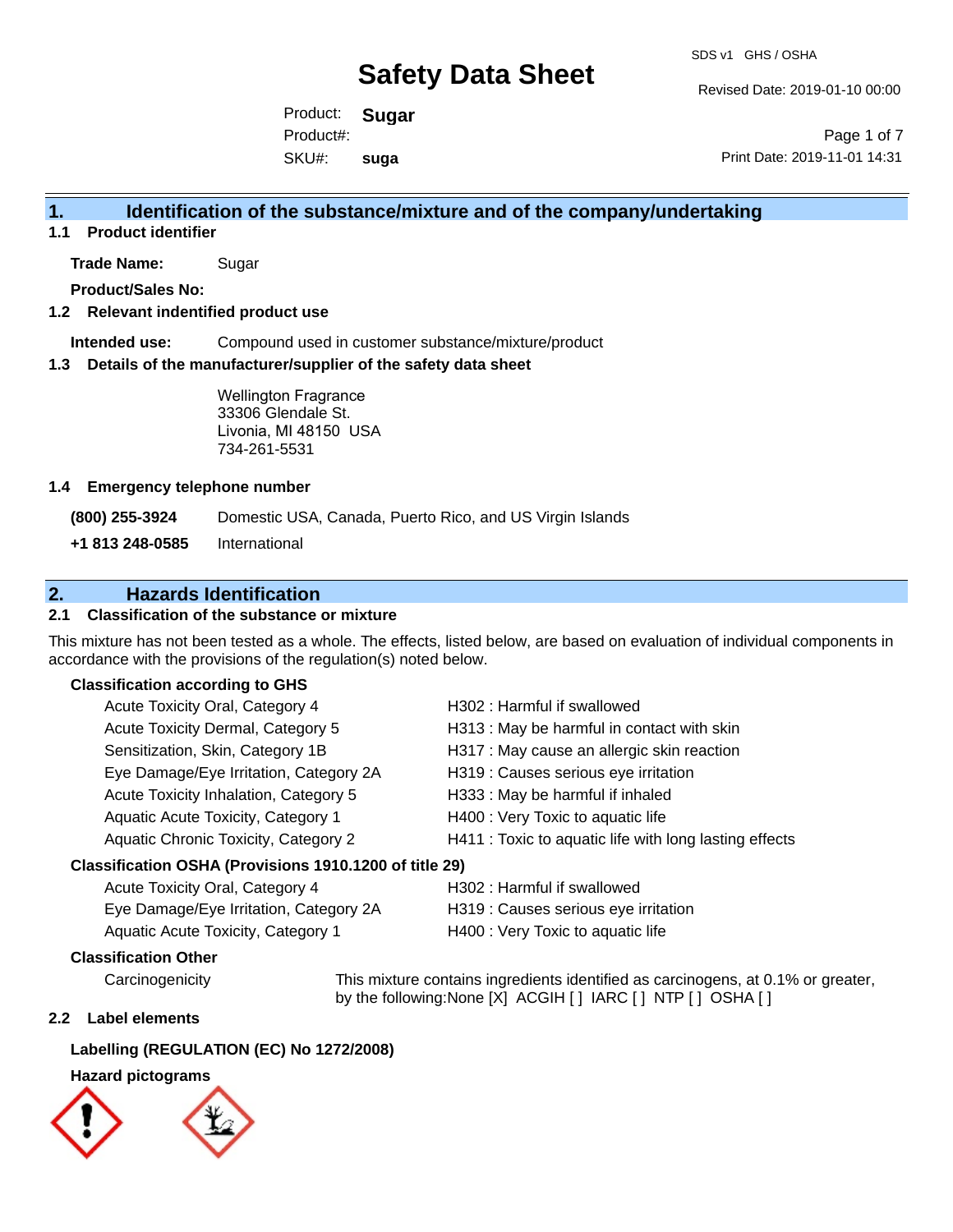SDS v1 GHS / OSHA

Revised Date: 2019-01-10 00:00

Product: **Sugar**  SKU#: Product#: **suga**

Page 2 of 7 Print Date: 2019-11-01 14:31

| <b>Signal Word: Warning</b>     |                                                                                                                                  |
|---------------------------------|----------------------------------------------------------------------------------------------------------------------------------|
| <b>Hazard statments</b>         |                                                                                                                                  |
| H302                            | Harmful if swallowed                                                                                                             |
| H313                            | May be harmful in contact with skin                                                                                              |
| H317                            | May cause an allergic skin reaction                                                                                              |
| H319                            | Causes serious eye irritation                                                                                                    |
| H333                            | May be harmful if inhaled                                                                                                        |
| H400                            | Very Toxic to aquatic life                                                                                                       |
| H411                            | Toxic to aquatic life with long lasting effects                                                                                  |
| <b>Precautionary Statements</b> |                                                                                                                                  |
| <b>Prevention:</b>              |                                                                                                                                  |
| P <sub>264</sub>                | Wash hands thoroughly after handling                                                                                             |
| P <sub>270</sub>                | Do not eat, drink or smoke when using this product                                                                               |
| P272                            | Contaminated work clothing should not be allowed out of the workplace                                                            |
| P273                            | Avoid release to the environment                                                                                                 |
| <b>Response:</b>                |                                                                                                                                  |
| $P301 + P312 + P330$            | IF SWALLOWED: Call a POISON CENTER or doctor/physician if you feel unwell Rinse<br>mouth                                         |
| P302 + P352                     | IF ON SKIN: Wash with soap and water                                                                                             |
| $P304 + P312$                   | IF INHALED: Call a POISON CENTER or doctor/physician if you feel unwell                                                          |
| $P305 + P351 + P338$            | IF IN EYES: Rinse cautiously with water for several minutes Remove contact lenses if<br>present and easy to do. continue rinsing |
| $P333 + P313$                   | If skin irritation or a rash occurs: Get medical advice/attention                                                                |
| $P337 + P313$                   | If eye irritation persists: Get medical advice/attention                                                                         |
| P363                            | Wash contaminated clothing before reuse                                                                                          |
| P391                            | <b>Collect Spillage</b>                                                                                                          |

#### **2.3 Other Hazards**

#### **no data available**

## **3. Composition/Information on Ingredients**

### **3.1 Mixtures**

This product is a complex mixture of ingredients, which contains among others the following substance(s), presenting a health or environmental hazard within the meaning of the UN Globally Harmonized System of Classification and Labeling of Chemicals (GHS):

| CAS#<br>Ingredient             | EC#       | Conc.<br>Range | <b>GHS Classification</b> |
|--------------------------------|-----------|----------------|---------------------------|
| 120-51-4                       | 204-402-9 | $60 - 70%$     | H302; H313; H400; H411    |
| <b>Benzyl Benzoate</b>         |           |                |                           |
| $121 - 32 - 4$                 | 204-464-7 | $10 - 20 %$    | H303; H320; H402          |
| 3-Ethoxy-4-hydroxybenzaldehyde |           |                |                           |
| $100 - 51 - 6$                 | 202-859-9 | $10 - 20%$     | H302; H313; H319          |
| <b>Benzyl Alcohol</b>          |           |                |                           |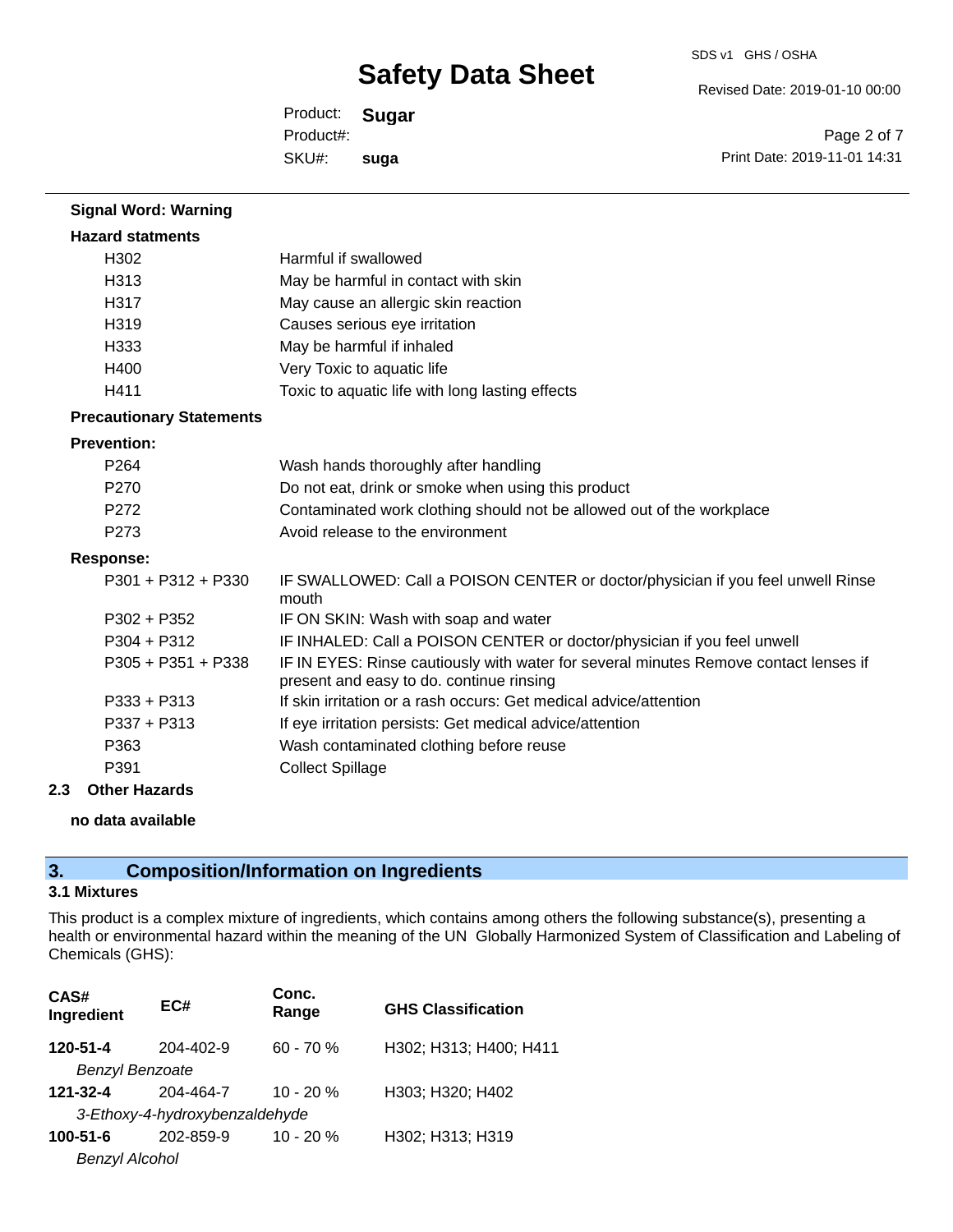Revised Date: 2019-01-10 00:00

Product: **Sugar**  SKU#: Product#: **suga**

Page 3 of 7 Print Date: 2019-11-01 14:31

| CAS#<br>Ingredient  | EC#                                                      | Conc.<br>Range | <b>GHS Classification</b> |
|---------------------|----------------------------------------------------------|----------------|---------------------------|
| $91 - 64 - 5$       | 202-086-7                                                | $2 - 5%$       | H302; H317; H402          |
| Coumarin            |                                                          |                |                           |
| 128-37-0            | 204-881-4                                                | $2 - 5 \%$     | H316; H400; H410          |
|                     | <b>Butylated hydroxytoluene</b>                          |                |                           |
| 4940-11-8           | 225-582-5                                                | $1 - 2 \%$     | H302; H401                |
| <b>Ethyl Maltol</b> |                                                          |                |                           |
|                     | See Section 16 for full text of GHS classification codes |                |                           |

See Section 16 for full text of GHS classification codes which where not shown in section 2

Total Hydrocarbon Content (%  $w/w$ ) = 0.00

| 4.<br><b>First Aid Measures</b>                                                |                                                                                                               |
|--------------------------------------------------------------------------------|---------------------------------------------------------------------------------------------------------------|
| <b>Description of first aid measures</b><br>4.1                                |                                                                                                               |
| Inhalation:                                                                    | Remove from exposure site to fresh air and keep at rest.<br>Obtain medical advice.                            |
| <b>Eye Exposure:</b>                                                           | Flush immediately with water for at least 15 minutes.<br>Contact physician if symptoms persist.               |
| <b>Skin Exposure:</b>                                                          | Remove contaminated clothes. Wash thoroughly with water (and soap).<br>Contact physician if symptoms persist. |
| Ingestion:                                                                     | Rinse mouth with water and obtain medical advice.                                                             |
| 4.2 Most important symptoms and effects, both acute and delayed                |                                                                                                               |
| Symptoms:                                                                      | no data available                                                                                             |
| <b>Risks:</b>                                                                  | Refer to Section 2.2 "Hazard Statements"                                                                      |
| 4.3 Indication of any immediate medical attention and special treatment needed |                                                                                                               |
| <b>Treatment:</b>                                                              | Refer to Section 2.2 "Response"                                                                               |
| 5 <sub>1</sub><br><b>Fire-Fighting measures</b>                                |                                                                                                               |
| 5.1<br><b>Extinguishing media</b>                                              |                                                                                                               |
| Suitable:                                                                      | Carbon dioxide (CO2), Dry chemical, Foam                                                                      |
| Unsuitable                                                                     | Do not use a direct water jet on burning material                                                             |
| 5.2 Special hazards arising from the substance or mixture                      |                                                                                                               |
| During fire fighting:<br>5.3 Advice for firefighters                           | Water may be ineffective                                                                                      |
| <b>Further information:</b>                                                    | Standard procedure for chemical fires                                                                         |

# **6. Calcidental Release Measures**<br>**6.1** Personal precautions, protective equipm

### **6.1 Personal precautions, protective equipment and emergency procedures**

Avoid inhalation and contact with skin and eyes. A self-contained breathing apparatus is recommended in case of a major spill.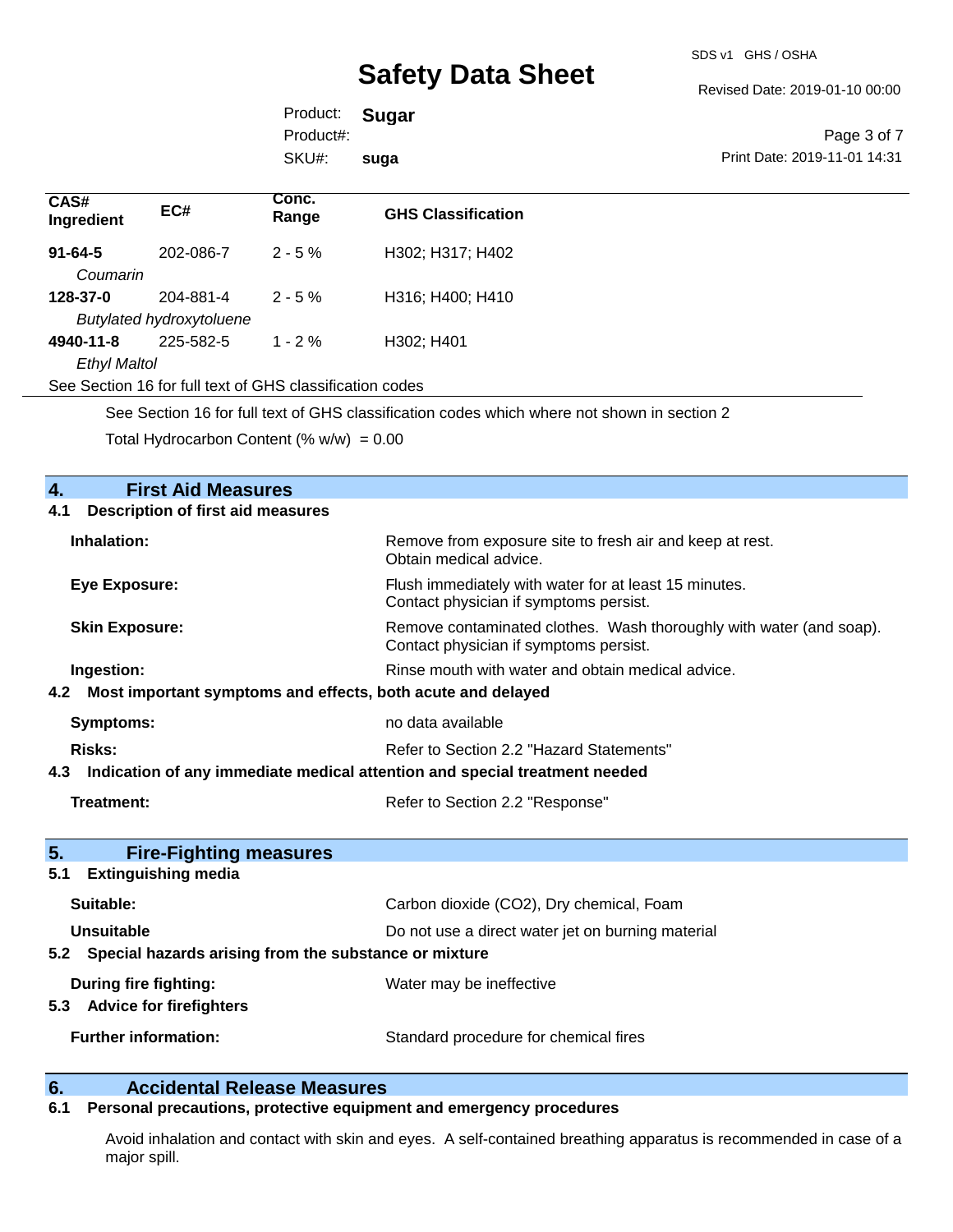SDS v1 GHS / OSHA

SKU#: **suga**

Product: **Sugar** 

Revised Date: 2019-01-10 00:00

Page 4 of 7 Print Date: 2019-11-01 14:31

#### **6.2 Environmental precautions**

Keep away from drains, soil, and surface and groundwater.

Product#:

### **6.3 Methods and materials for containment and cleaning up**

Clean up spillage promptly. Remove ignition sources. Provide adequate ventilation. Avoid excessive inhalation of vapors. Gross spillages should be contained by use of sand or inert powder and disposed of according to the local regulations.

#### **6.4 Reference to other sections**

Not Applicable

# **7. Handling and Storage**<br>**7.1** Precautions for safe handling

#### **Precautions for safe handling**

Apply according to good manufacturing and industrial hygiene practices with proper ventilation. Do not drink, eat or smoke while handling. Respect good personal hygiene.

#### **7.2 Conditions for safe storage, including any incompatibilities**

Store in a cool, dry and ventilated area away from heat sources and protected from light in tightly closed original container. Avoid uncoated metal container. Keep air contact to a minimum.

#### **7.3 Specific end uses**

No information available

#### **8. Exposure Controls/Personal Protection**

#### **8.1 Control parameters**

| <b>Exposure Limits:</b>      |                                 |       |                                            |             |      |
|------------------------------|---------------------------------|-------|--------------------------------------------|-------------|------|
| <b>Component</b>             |                                 | ACGIH | ACGIH<br>TWA ppm STEL ppm TWA ppm STEL ppm | <b>OSHA</b> | OSHA |
| 128-37-0                     | <b>Butylated hydroxytoluene</b> |       |                                            |             |      |
| <b>Engineering Controls:</b> | Use local exhaust as needed.    |       |                                            |             |      |
|                              |                                 |       |                                            |             |      |

#### **8.2 Exposure controls - Personal protective equipment**

| Eye protection:                | Tightly sealed goggles, face shield, or safety glasses with brow guards and side shields, etc.<br>as may be appropriate for the exposure |
|--------------------------------|------------------------------------------------------------------------------------------------------------------------------------------|
| <b>Respiratory protection:</b> | Avoid excessive inhalation of concentrated vapors. Apply local ventilation where appropriate.                                            |
| <b>Skin protection:</b>        | Avoid Skin contact. Use chemically resistant gloves as needed.                                                                           |

#### **9. Physical and Chemical Properties**

#### **9.1 Information on basic physical and chemical properties**

| Appearance:            | Liquid                        |
|------------------------|-------------------------------|
| Odor:                  | Conforms to Standard          |
| Color:                 | Colorless to Yellow Tint (G1) |
| <b>Viscosity:</b>      | Liquid                        |
| <b>Freezing Point:</b> | Not determined                |
| <b>Boiling Point:</b>  | Not determined                |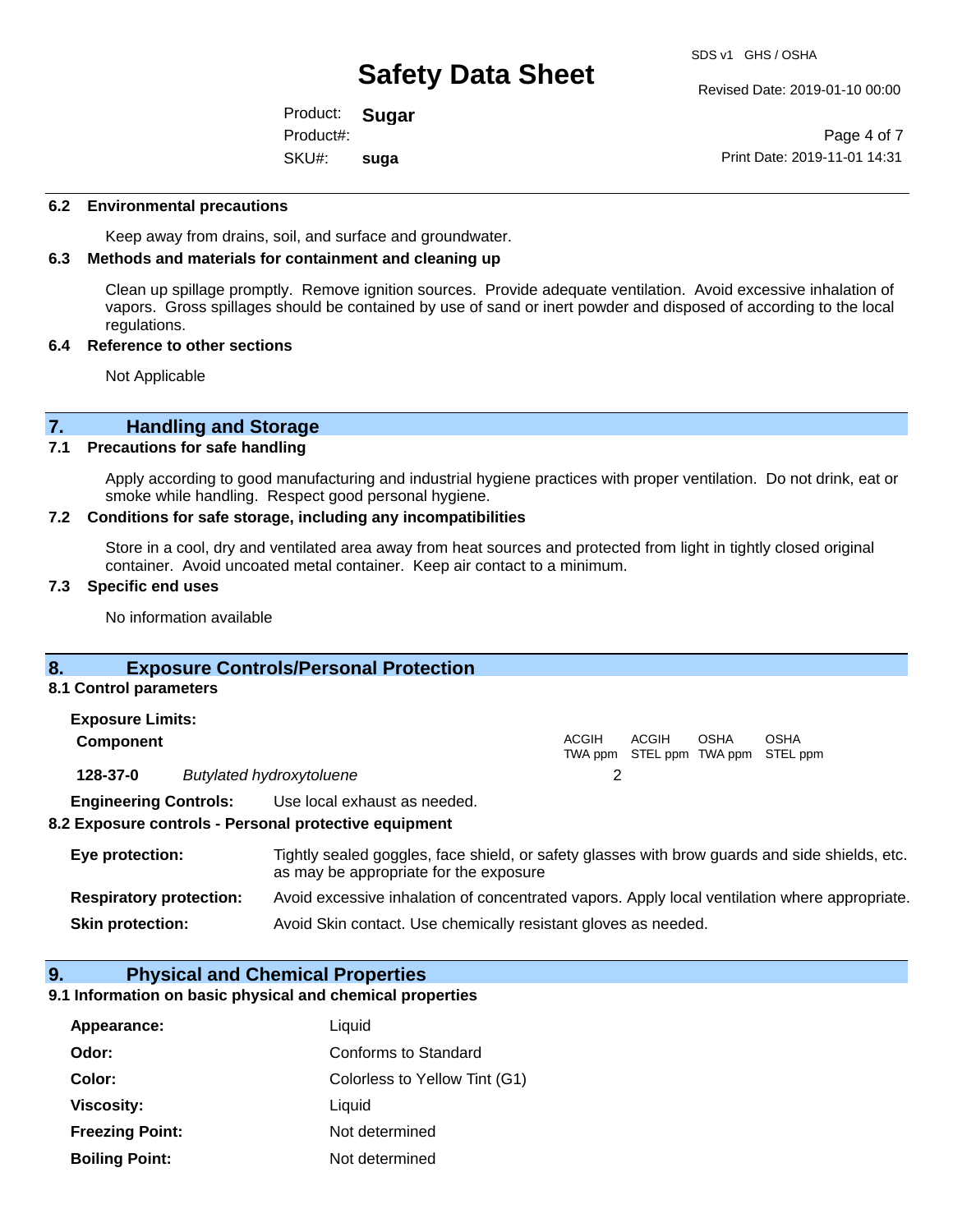Revised Date: 2019-01-10 00:00

Product: **Sugar**  SKU#: Product#: **suga**

Page 5 of 7 Print Date: 2019-11-01 14:31

| <b>Melting Point:</b>        | Not determined     |
|------------------------------|--------------------|
| <b>Flashpoint (CCCFP):</b>   | $>200$ F (93.33 C) |
| <b>Auto flammability:</b>    | Not determined     |
| <b>Explosive Properties:</b> | None Expected      |
| <b>Oxidizing properties:</b> | None Expected      |
| Vapor Pressure (mmHg@20 C):  | 0.0050             |
| %VOC:                        | 0.01               |
| Specific Gravity @ 25 C:     | 1.1190             |
| Density @ 25 C:              | 1.1160             |
| Refractive Index @ 20 C:     | 1.5670             |

# **10. Stability and Reactivity**

**Soluble in:** Oil

| <b>10.1 Reactivity</b>                  | None                                               |
|-----------------------------------------|----------------------------------------------------|
| <b>10.2 Chemical stability</b>          | Stable                                             |
| 10.3 Possibility of hazardous reactions | None known                                         |
| <b>10.4 Conditions to avoid</b>         | None known                                         |
| 10.5 Incompatible materials             | Strong oxidizing agents, strong acids, and alkalis |
| 10.6 Hazardous decomposition products   | None known                                         |

# **11. Toxicological Information**

## **11.1 Toxicological Effects**

Acute Toxicity Estimates (ATEs) based on the individual Ingredient Toxicity Data utilizing the "Additivity Formula"

| Acute toxicity - Oral - (Rat) mg/kg                | (LD50: 1508.2956) Harmful if swallowed                   |
|----------------------------------------------------|----------------------------------------------------------|
| Acute toxicity - Dermal - (Rabbit) mg/kg           | (LD50: 2498.7500) May be harmful in contact with skin    |
| Acute toxicity - Inhalation - (Rat) mg/L/4hr       | (LD50: 87.1175) May be harmful if inhaled                |
| <b>Skin corrosion / irritation</b>                 | May be harmful if inhaled                                |
| Serious eye damage / irritation                    | Causes serious eye irritation                            |
| <b>Respiratory sensitization</b>                   | Not classified - the classification criteria are not met |
| <b>Skin sensitization</b>                          | May cause an allergic skin reaction                      |
| <b>Germ cell mutagenicity</b>                      | Not classified - the classification criteria are not met |
| Carcinogenicity                                    | Not classified - the classification criteria are not met |
| <b>Reproductive toxicity</b>                       | Not classified - the classification criteria are not met |
| Specific target organ toxicity - single exposure   | Not classified - the classification criteria are not met |
| Specific target organ toxicity - repeated exposure | Not classified - the classification criteria are not met |
| <b>Aspiration hazard</b>                           | Not classified - the classification criteria are not met |
|                                                    |                                                          |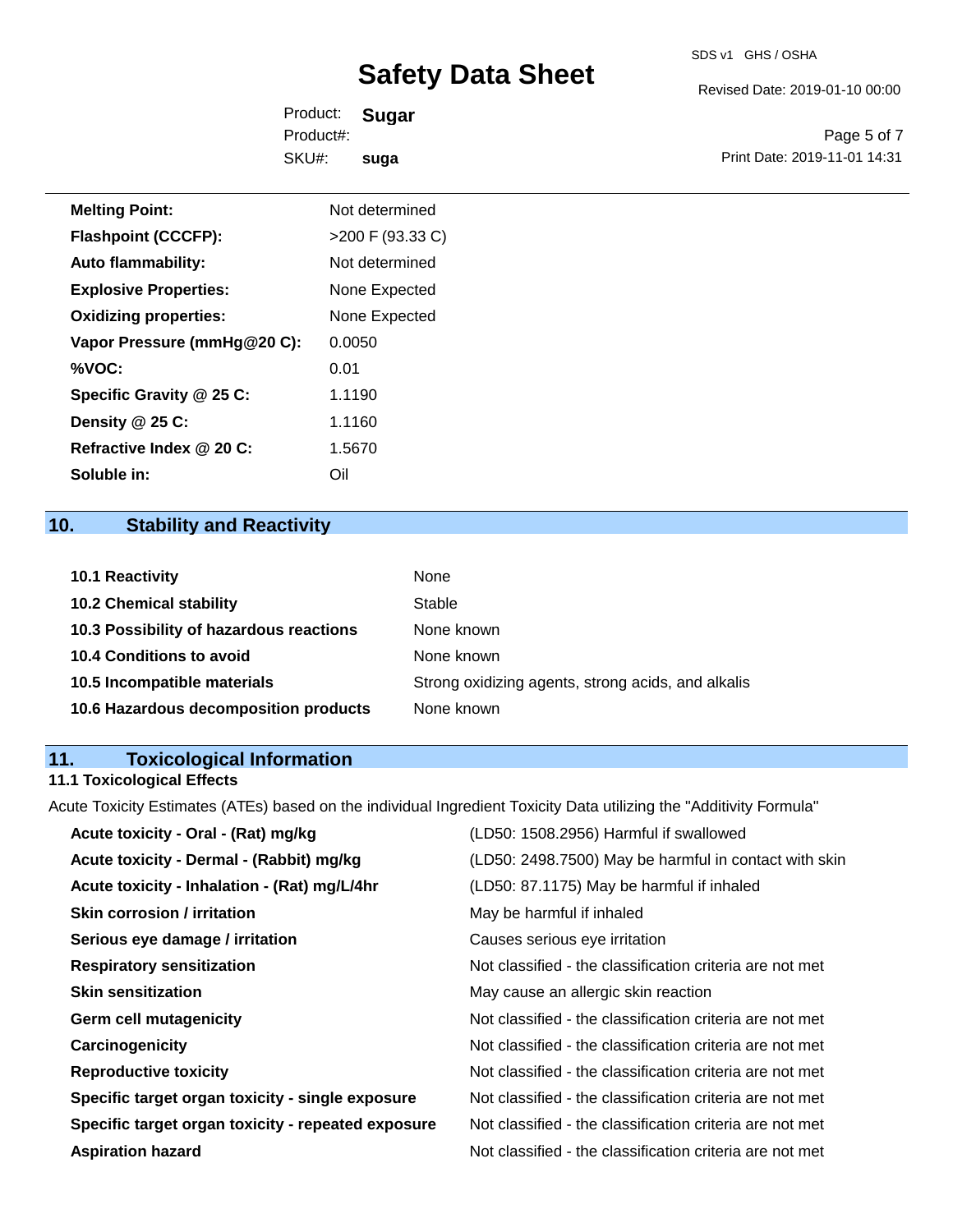SDS v1 GHS / OSHA

Revised Date: 2019-01-10 00:00

Product: **Sugar**  SKU#: Product#: **suga**

Page 6 of 7 Print Date: 2019-11-01 14:31

| <b>Ecological Information</b><br>12. |                                                                                                    |  |  |  |  |  |
|--------------------------------------|----------------------------------------------------------------------------------------------------|--|--|--|--|--|
| 12.1 Toxicity                        |                                                                                                    |  |  |  |  |  |
| <b>Acute acquatic toxicity</b>       | Very Toxic to aquatic life<br>Toxic to aquatic life with long lasting effects<br>no data available |  |  |  |  |  |
| <b>Chronic acquatic toxicity</b>     |                                                                                                    |  |  |  |  |  |
| <b>Toxicity Data on soil</b>         |                                                                                                    |  |  |  |  |  |
| <b>Toxicity on other organisms</b>   | no data available                                                                                  |  |  |  |  |  |
| 12.2 Persistence and degradability   | no data available                                                                                  |  |  |  |  |  |
| 12.3 Bioaccumulative potential       | no data available                                                                                  |  |  |  |  |  |
| 12.4 Mobility in soil                | no data available                                                                                  |  |  |  |  |  |
| 12.5 Other adverse effects           | no data available                                                                                  |  |  |  |  |  |
|                                      |                                                                                                    |  |  |  |  |  |

## **13. Disposal Conditions**

#### **13.1 Waste treatment methods**

Do not allow product to reach sewage systems. Dispose of in accordance with all local and national regulations. Send to a licensed waste management company.The product should not be allowed to enter drains, water courses or the soil. Do not contaminate ponds, waterways or ditches with chemical or used container.

## **14. Transport Information**

| <b>Marine Pollutant</b>                                       | Yes. Ingredient of greatest environmental impact:<br>120-51-4 : (60 - 70 %) : Benzyl Benzoate |              |                                     |                 |               |
|---------------------------------------------------------------|-----------------------------------------------------------------------------------------------|--------------|-------------------------------------|-----------------|---------------|
| <b>Regulator</b>                                              |                                                                                               | <b>Class</b> | <b>Pack Group</b>                   | <b>Sub Risk</b> | UN-nr.        |
| U.S. DOT (Non-Bulk)                                           |                                                                                               |              | Not Regulated - Not Dangerous Goods |                 |               |
| <b>Chemicals NOI</b>                                          |                                                                                               |              |                                     |                 |               |
| <b>ADR/RID (International Road/Rail)</b>                      |                                                                                               |              |                                     |                 |               |
| <b>Environmentally Hazardous</b><br>Substance, Liquid, n.o.s. |                                                                                               | 9            | Ш                                   |                 | UN3082        |
| <b>IATA (Air Cargo)</b>                                       |                                                                                               |              |                                     |                 |               |
| <b>Environmentally Hazardous</b><br>Substance, Liquid, n.o.s. |                                                                                               | 9            | Ш                                   |                 | <b>UN3082</b> |
| <b>IMDG (Sea)</b>                                             |                                                                                               |              |                                     |                 |               |
| <b>Environmentally Hazardous</b><br>Substance, Liquid, n.o.s. |                                                                                               | 9            | Ш                                   |                 | <b>UN3082</b> |

| 15.<br><b>Regulatory Information</b>      |                                                              |
|-------------------------------------------|--------------------------------------------------------------|
| <b>U.S. Federal Regulations</b>           |                                                              |
| <b>TSCA (Toxic Substance Control Act)</b> | All components of the substance/mixture are listed or exempt |
| 40 CFR(EPCRA, SARA, CERCLA and CAA)       | This product contains NO components of concern.              |
| <b>U.S. State Regulations</b>             |                                                              |
| <b>California Proposition 65 Warning</b>  | No Warning required                                          |